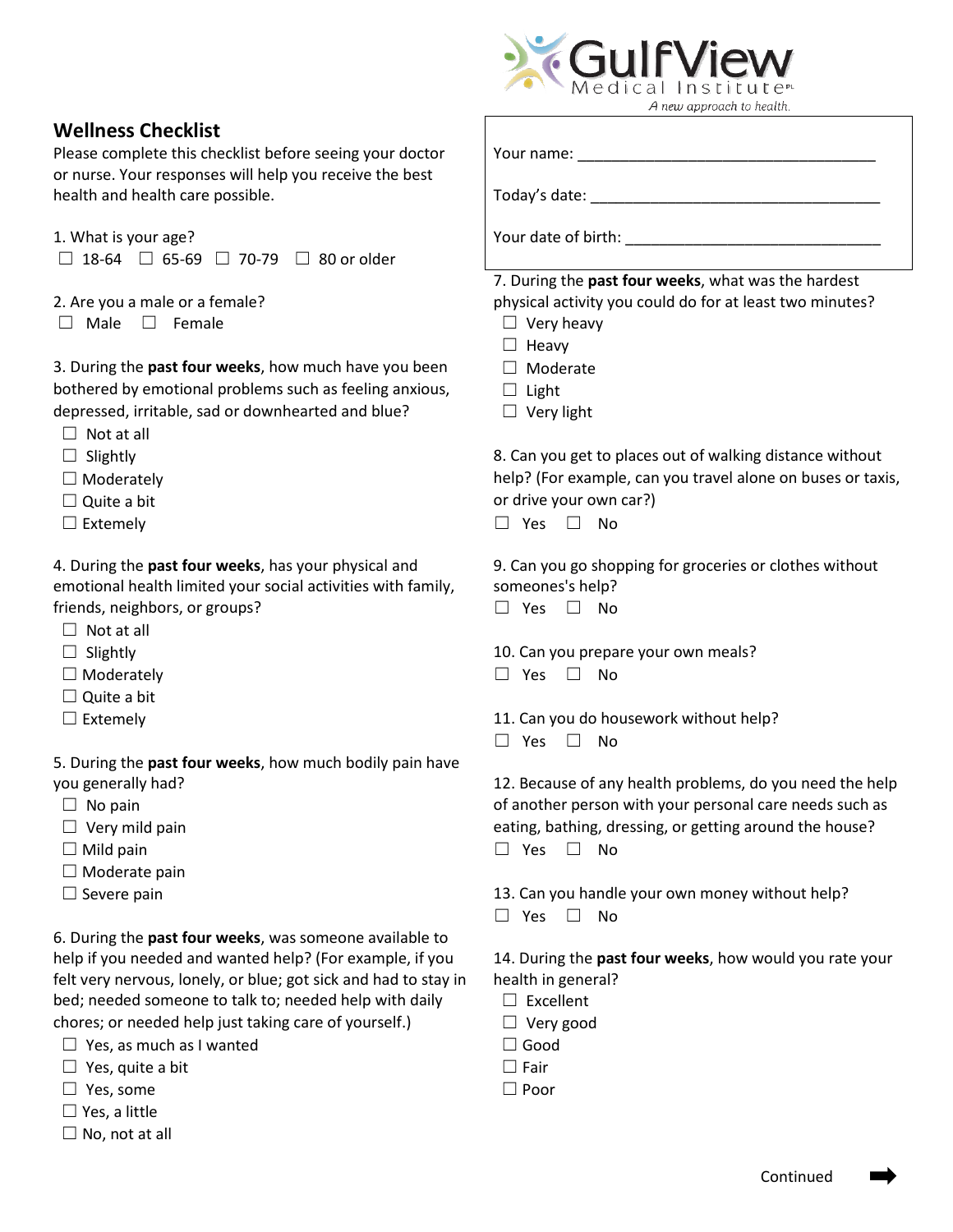## **four weeks**? **but weeks have** been, or other alcoholic beverages did you have?

- $\Box$  Very well; could hardly be better  $\Box$  10 or more drinks per weeks
- 
- □ Good and bad parts about equal  $□$   $□$  2-5 drinks per week
- 
- ☐ Very bad; could hardly be worse ☐ No alcohol at all
- 
- □ Yes, often days a week?
- 
- 
- 

a car? the following:

- 
- ☐ Yes, sometimes ☐ Yes ☐ No
- 

18. How often during the **past four weeks** have you been bothered by any of the following problems? 25. How often do you have trouble taking medicines

|                                   | Never | Seldom | Sometimes | Often | Always |
|-----------------------------------|-------|--------|-----------|-------|--------|
| Falling or dizzy when standing up |       |        |           |       |        |
| Sexual problems                   |       |        |           |       |        |
| Trouble eating well               |       |        |           |       |        |
| Teeth or denture problems         |       |        |           |       |        |
| Problems using the telephone      |       |        |           |       |        |
| Tiredness or fatigue              |       |        |           |       |        |

19. Have you fallen two or more times in the **past year**?

- 
- $□$  Yes  $□$  No  $□$  Asian
- 
- 

☐ Former smoker, When did you quit? \_\_\_\_\_\_\_\_\_\_\_\_\_\_\_ ☐ Other

 $\Box$  Yes, and I might quit

15. How have things been going for you during the **past** 22. During the **past four weeks**, how many drinks of wine,

- 
- $\Box$  Pretty well  $\Box$  6-9 drinks per week
	-
- ☐ Pretty bad ☐ One drink or less per week
	-

16. Are you having difficulties driving your car? 23. Do you exercise for about 20 minutes three or more

- ☐ Sometimes ☐ Yes, most of the time
- $\Box$  No  $\Box$  Yes, some of the time
- ☐ Not applicable, I do not use a car ☐ No, I usually don't exercise that much

17. Do you always fasten your seat belt when you are in 24. Have you been given any information to help you with

□ Yes, usually **Hazards in your house that might hurt you?** 

□ No and the set of the set of the Keeping track of your medications?

☐ Yes ☐ No

the way you have been told to take them?

- $\Box$  I do not have to take medicine
- $\Box$  I always take them as prescribed
- $\Box$  Sometimes I take them as prescribed
- $\Box$  I seldom take them as prescribed

26. How confident are you that you can control and manage most of your health problems?

- $\Box$  Very confident
- □ Somewhat confident
- □ Not very confident
- $\Box$  I do not have any health problems
- ☐ Yes ☐ No 27. What is your race? (Check all that apply)
	- ☐ White
- 20. Are you afraid of falling? ■ ■ ■ Black or African American
	-
	- $\Box$  Native Hawaiian or other Pacific Islander
- 21. Are you a smoker? ☐ American Indian or Alaskan Native
- ☐ No ☐ Hispanic or Latino origin or descent
	-

 $\Box$  Yes, but I'm not ready to treat  $\Box$  Thank you very much for completing your Medicare How long did (or have) you smoke(d)? \_\_\_\_\_\_\_\_\_\_\_\_\_\_\_\_\_\_\_\_\_\_\_\_\_Wellness Checkup. Please give the completed checklist Packs per day? \_\_\_\_\_\_\_\_\_\_\_\_\_\_\_\_\_\_\_\_\_\_ to your doctor or nurse.